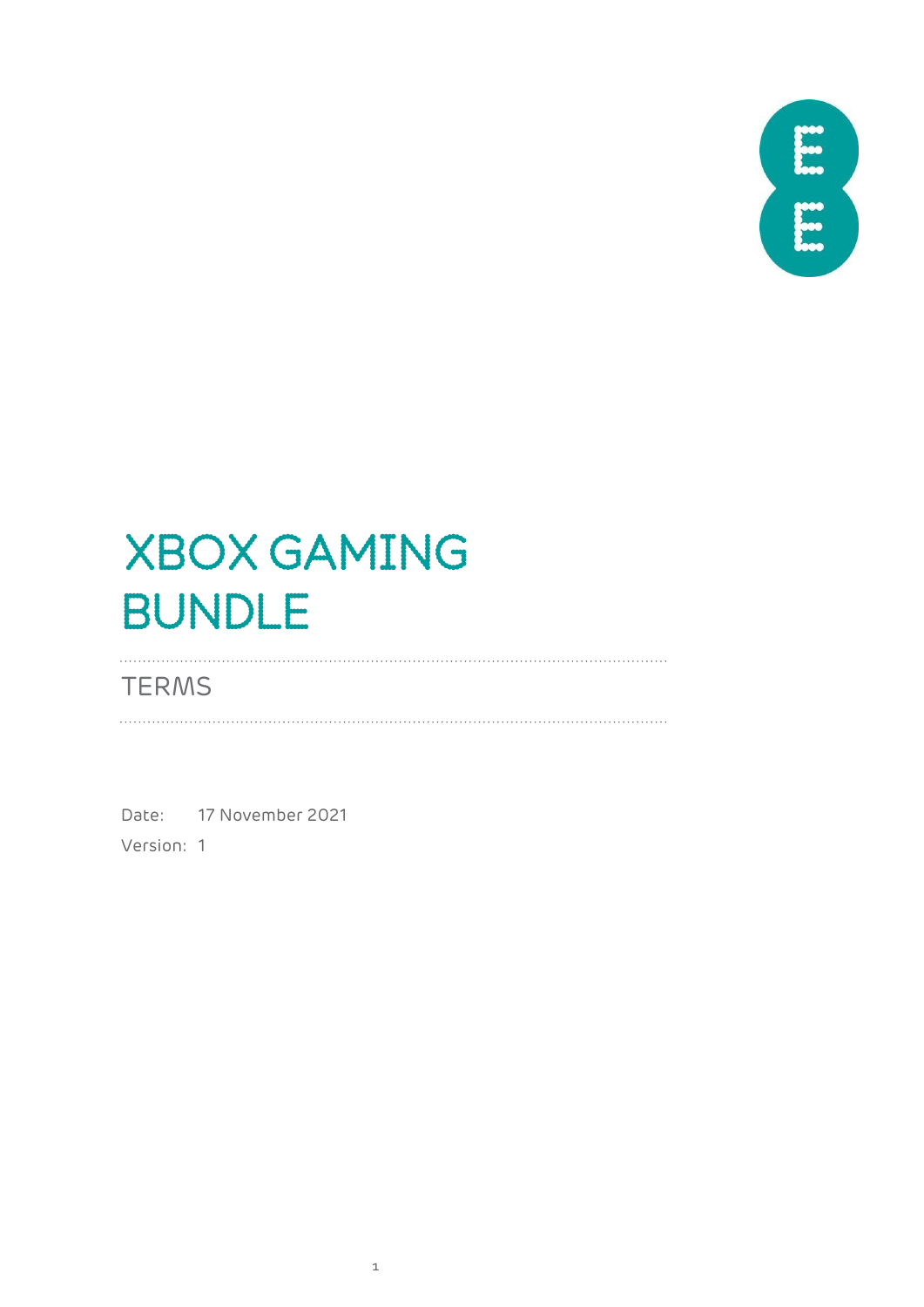## **Eligibility**

- 1. The Xbox Gaming Bundle is available to new and existing Consumer and Small Business customers on a pay monthly phone, 12-month SIM only plan or with a tablet on a 4GEE WiFi price plan who are UK residents. Please note customers on our SME Business Connect and Smart Watch plans are not eligible for this Bundle.
- 2. A 24 month minimum term applies and we'll apply the charge to your Account each month. After 24 months the Bundle will continue on a 30-day rolling contract and we'll continue to apply the charge to your Account each month until you ask us to remove it.
- 3. If you cancel the Bundle during the 24-month minimum term early termination charges will apply. After the 24 month minimum term, if at the time of cancellation you have not already been billed for that period it will be charged in full on your next bill.
- 4. The Xbox Gaming Bundle S provides you with the Xbox Game Pass Ultimate, the Gamers Data Pass and inclusive EU Roaming for a monthly charge, plus an Xbox Series S for an upfront cost.
- 5. The Xbox Gaming Bundle X with the Xbox Game Pass Ultimate, the Gamers Data Pass, the Video Data Pass and inclusive EU Roaming for a monthly charge, plus an Xbox Series X for an upfront cost.

#### **The EE Gamers Data Pass and EE Video Data Pass (the "Data Passes")**

- 6. The Data Passes have been tested to work on the iOS or Android operating systems. We will not stop you from using other devices but we cannot guarantee that any data you use on alternative devices or devices using an operating system other than iOS or Android will be zero rated.
- 7. If you are using an Apple device using iOS 15 or later and have iCloud Private Relay switched on, we will not be able to link your EE customer ID to all of your activity and some or all of the data used will not be zero rated.
- 8. With the EE Gamer's Data Pass, data used whilst playing games such as Pokémon Go, FIFA Mobile, Star Wars Galaxy of Heroes, Harry Potter: Wizards Unite and streaming content on Twitch (the "Content Apps") whilst in countries covered by your Plan allowance will not be deducted from your EE Price Plan's inclusive data allowance.
- 9. With the EE Video Data Pass, data used whilst streaming and downloading video content on the content apps listed below (the "Content Apps") whilst in countries covered by your Plan allowance will not be deducted from your EE Price Plan's inclusive data allowance:

Netflix, Amazon Prime Video, MTV Play, YouTube, YouTube Kids BBC iPlayer, BBC iPlayer Kids, Twisted Mirror, TV Player, BT Sport, **BritBox** 

10. You must have a balance of your Price Plans inclusive data allowance remaining, if you do not you will not be able to use the Data Passes to play games, stream or download video content from the Content Apps using mobile data. You will still be able to stream or download video content from the Content Apps using Wifi or by purchasing a data add-on.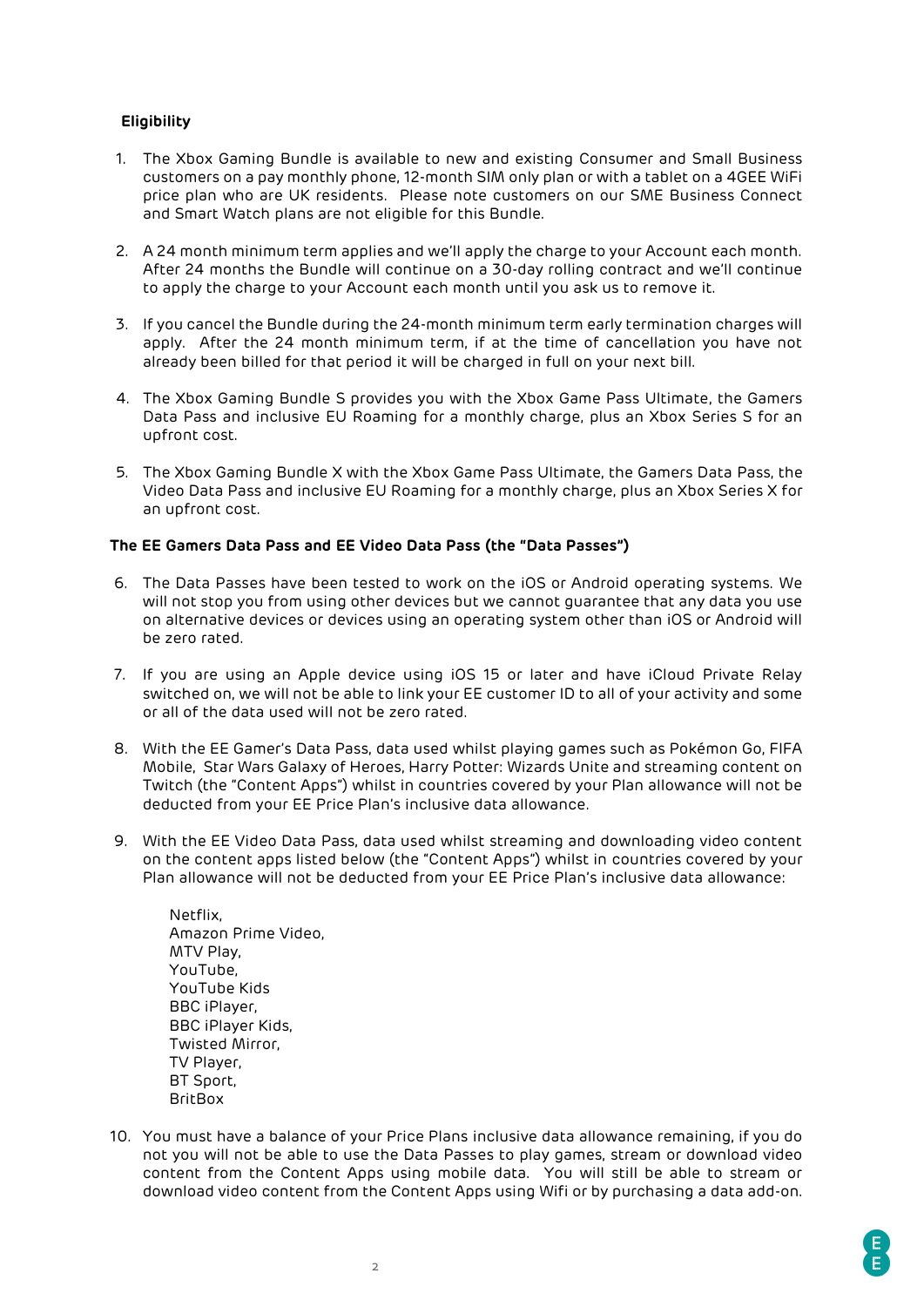- 11. As soon as the Bundle is removed from your account data used whilst playing games, streaming and downloading content on the Content Apps will be deducted from your EE Price Plan's inclusive data allowance.
- 12. If you access the Content Apps using a VPN or proxy then you will not be able to receive zero rated data as we will not be able to link your EE customer ID to your activity.
- 13. Not all use of the Content Apps will be zero rated. Using certain additional content in the Content Apps will be deducted from your Plan's data allowance. Examples of this are, adverts, advertising metrics, metadata, news articles, general browsing, images and content (including videos, music, podcasts or radio broadcasts) from third party apps or websites accessed using the Content Apps, or uploading your own content. This list gives an indication of the types of content which may be chargeable but is not exhaustive. On occasion there may be circumstances beyond our control which may lead to data being deducted from your Plan's data allowance, we will endeavour to ensure this never happens. The Data Passes each include an additional 200MB data boost. This additional data allowance will be used in the same way as your Plan's data allowance (if you are on a Sharer plan only the account lead can receive this additional 200MB). This data will be added to your account when your plan data renews each month and does not roll over. This additional 200MB is not ringfenced for use in connection with the Content Apps.
- 14. We will not stop you from tethering other devices to your mobile device. However, the Data Passes are not designed for this type of use and so we cannot guarantee that any data you use when tethering will be zero rated.
- 15. We may add or remove Content Apps from either of the Data Passes at any time. We will notify you at least 30 days in advance of removing any Content Apps, unless there are reasons we can't (for example, if a content provider doesn't give us enough notice that they're withdrawing their content).
- 16. In order to provide the Data Passes we will monitor your access to the Content Apps. We'll process this information in accordance with EE's privacy policy, details of which can be found here [http://ee.co.uk/privacy-policy.](http://ee.co.uk/privacy-policy)
- 17. There may be times when we have to share information about you with the suppliers of the Content Apps and vice versa. This will happen in limited circumstances that relate to the prevention of fraudulent or unlawful activity. We'll process this information in accordance with EE's privacy policy, details of which can be found here www.ee.co.uk/privacy-policy.
- 18. The Data Passes are for personal and non-commercial use only. It's your responsibility to ensure that content accessed by under 18s is suitable for those viewing it. Content available via Content Apps may change from time to time.

#### **Xbox Game Pass Ultimate**

- 19. Xbox Game Pass Ultimate provides you with access to Xbox Game Pass (for use on games console and Windows 10 PC), Xbox Live Gold (for use on games console only) and Cloud Gaming (beta) (for use on a compatible mobile device).
- 20. It is only available to customers using a compatible mobile phone or tablet using Android 6.0 operating system (as at the date of these terms) or later or other compatible devices such as an Xbox console or Windows 10 PC. The list of compatible devices is subject to change. Please see https://www.xbox.com/en-GB/xbox-game-pass for compatible devices. Customers on an eligible plan with a device running the iOS operating system or that only uses the Huawei Mobile Services platform (where the Google Mobile Services platform is not available), may may not be able to use Cloud Gaming (beta) on their iOS or Huawei device.